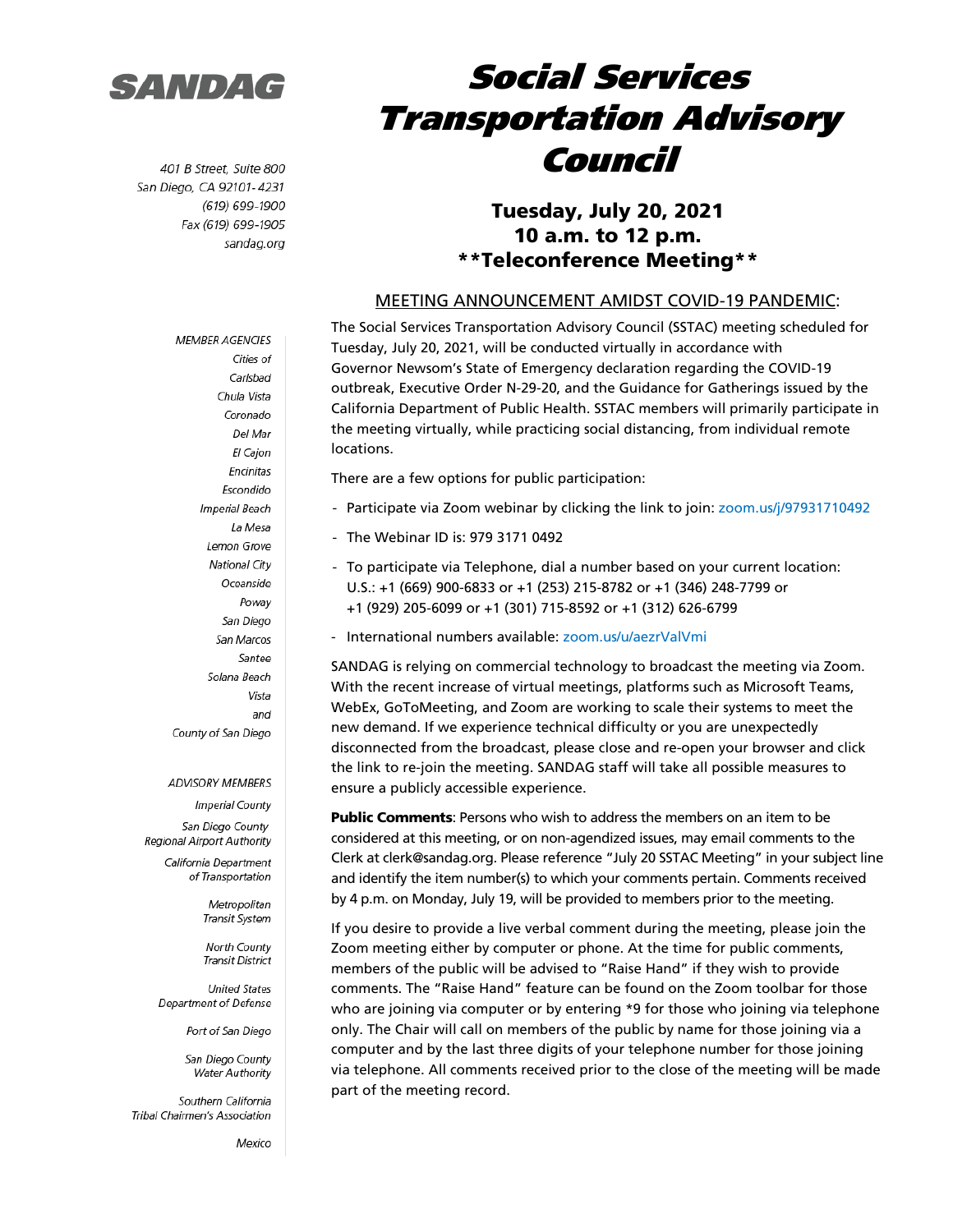# SANDA G

Welcome to SANDAG. Members of the public may speak to the Social Services Transportation Advisory Council (SSTAC) on any item at the time the SSTAC is considering the item. Public speakers are limited to three minutes or less per person. The SSTAC may only take action on any item appearing on the agenda.

In order to keep the public informed in an efficient manner and facilitate public participation, SANDAG also provides access to all agenda and meeting materials online at sandag.org/meetings. Additionally, interested persons can sign up for email notifications at sandag.org/subscribe.

SANDAG operates its programs without regard to race, color, and national origin in compliance with Title VI of the Civil Rights Act. SANDAG has developed procedures for investigating and tracking Title VI complaints, and the procedures for filing a complaint are available to the public upon request. Questions concerning SANDAG nondiscrimination obligations or complaint procedures should be directed to the SANDAG General Counsel, John Kirk, at (619) 699-1997 or john.kirk@sandag.org. Any person who believes himself or herself or any specific class of persons to be subjected to discrimination prohibited by Title VI also may file a written complaint with the Federal Transit Administration.

In compliance with the Americans with Disabilities Act (ADA), SANDAG will accommodate persons who require assistance in order to participate in SANDAG meetings. If such assistance is required, please contact the SANDAG ADA Coordinator, the Director of Diversity and Equity, at (619) 699-1900, at least 72 hours in advance of the meeting. To request this document or related reports in an alternative format, please call (619) 699-1900 or (619) 699-1904 (TTY), or fax (619) 699-1905.

SANDAG agenda materials can be made available in alternative languages. To make a request, call (619) 699-1900 at least 72 hours in advance of the meeting.

Los materiales de la agenda de SANDAG están disponibles en otros idiomas. Para hacer una solicitud, llame al (619) 699-1900 al menos 72 horas antes de la reunión.

如有需要, 我们可以把SANDAG议程材料翻译成其他語言.

请在会议前至少 72 小时打电话 (619) 699-1900 提出请求.



#### Closed captioning is available

To access closed captioning:

• Open your browser and go to [streamtext.net/player?event=SANDAG-SSTAC](https://www.streamtext.net/player?event=SANDAG-SSTAC)

#### Mission Statement

*The 18 cities and county government are SANDAG serving as the forum for regional decision-making. SANDAG builds consensus; makes strategic plans; obtains and allocates resources; plans, engineers, and builds public transit; and provides information on a broad range of topics pertinent to the region's quality of life.*

#### Our Commitment to Equity

*We hold ourselves accountable to the communities we serve. We acknowledge we have much to learn and much to change; and we firmly uphold equity and inclusion for every person in the San Diego region. This includes historically underserved, systemically marginalized groups impacted by actions and inactions at all levels of our government and society.*

*We have an obligation to eliminate disparities and ensure that safe, healthy, accessible, and inclusive opportunities are available to everyone. In 2021, SANDAG will develop an equity action plan that will inform how we plan, prioritize, fund, and build projects and programs; frame how we work with our communities; define how we recruit and develop our*  employees; quide our efforts to conduct unbiased research and interpret data; and set expectations for companies and *stakeholders that work with us.*

*We are committed to creating a San Diego region where every person who visits, works, and lives can thrive.*

San Diego Association of Governments ⋅ 401 B Street, Suite 800, San Diego, CA 92101-4231 (619) 699-1900 ⋅ Fax (619) 699-1905 ⋅ sandag.org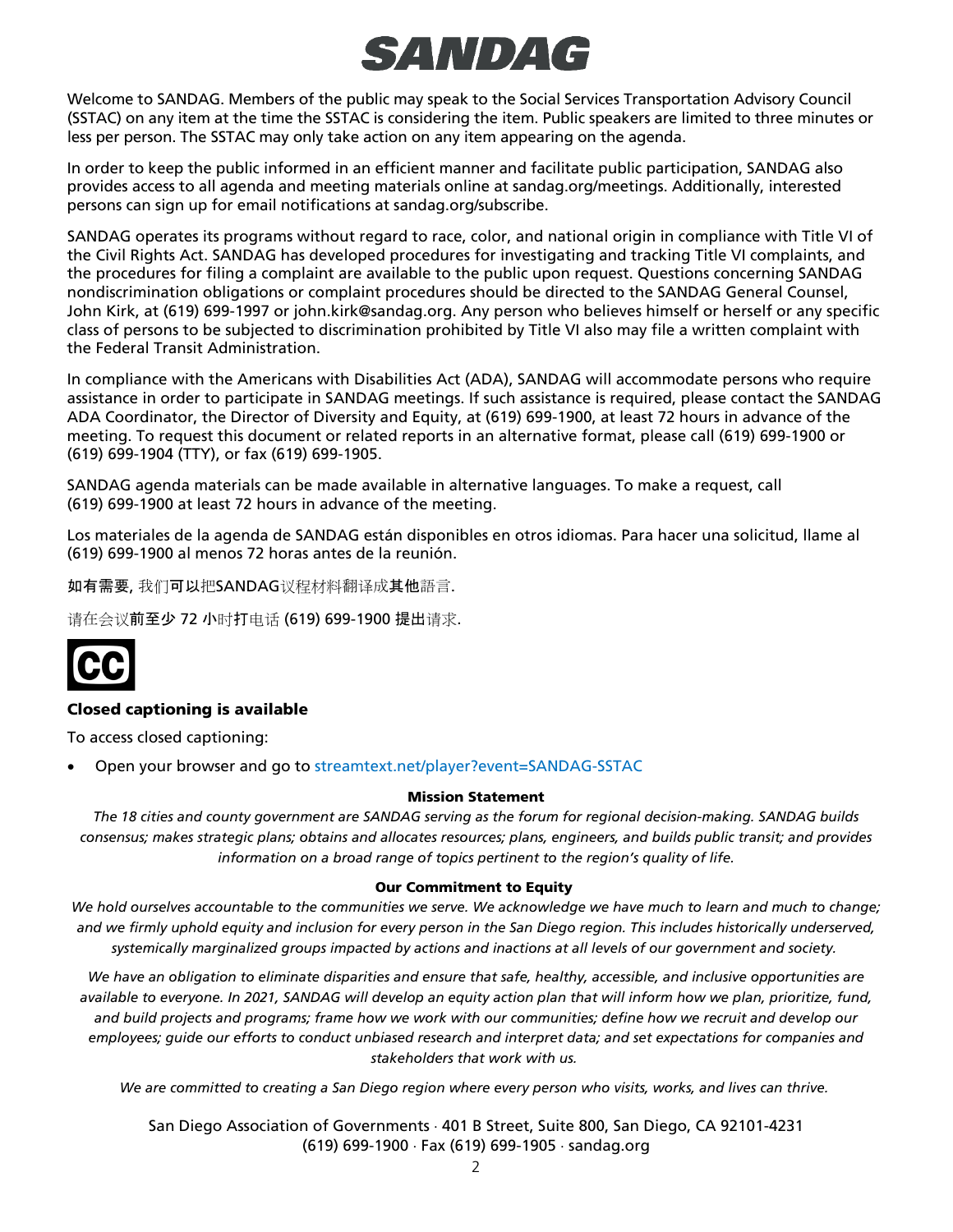### Social Services Transportation Advisory Council

Tuesday, July 20, 2021

| Item No. |                                                                                                                                                                                                                                                                                                                                                                                                                                                                                                                                                                                                                                           | <b>Action</b> |
|----------|-------------------------------------------------------------------------------------------------------------------------------------------------------------------------------------------------------------------------------------------------------------------------------------------------------------------------------------------------------------------------------------------------------------------------------------------------------------------------------------------------------------------------------------------------------------------------------------------------------------------------------------------|---------------|
| 1.       | Introductions                                                                                                                                                                                                                                                                                                                                                                                                                                                                                                                                                                                                                             |               |
| $+2.$    | <b>Approval of Meeting Minutes</b>                                                                                                                                                                                                                                                                                                                                                                                                                                                                                                                                                                                                        | Approve       |
|          | The Social Services Transportation Advisory Council (SSTAC) is asked to<br>review and approve the minutes from its May 18, 2021, meeting.                                                                                                                                                                                                                                                                                                                                                                                                                                                                                                 |               |
| 3.       | <b>Public Comments/Communications/Member Comments</b>                                                                                                                                                                                                                                                                                                                                                                                                                                                                                                                                                                                     |               |
|          | Public comments under this agenda item will be limited to five public<br>speakers. Members of the public shall have the opportunity to address the<br>SSTAC on any issue within the jurisdiction of SSTAC that is not on this<br>agenda. Public speakers are limited to three minutes or less per person.<br>SSTAC members also may provide information and announcements under<br>this agenda item. If the number of public comments under this agenda item<br>exceeds five, additional public comments will be taken at the end of the<br>agenda. Subjects of previous agenda items may not again be addressed<br>under public comment. |               |
|          | <b>Reports</b>                                                                                                                                                                                                                                                                                                                                                                                                                                                                                                                                                                                                                            |               |
| 4.       | <b>Staff Report</b>                                                                                                                                                                                                                                                                                                                                                                                                                                                                                                                                                                                                                       | Information   |
|          | Staff will report on notable activity within the SANDAG Short-Range Transit<br>section.                                                                                                                                                                                                                                                                                                                                                                                                                                                                                                                                                   |               |
| 5.       | <b>PRONTO Fare System Update</b>                                                                                                                                                                                                                                                                                                                                                                                                                                                                                                                                                                                                          | Information   |
|          | Metropolitan Transit System staff will discuss the implementation of the new<br>PRONTO fare system.                                                                                                                                                                                                                                                                                                                                                                                                                                                                                                                                       |               |
| 6.       | <b>Comprehensive Corridor Management Program Overview</b><br>Rachel Kennedy, SANDAG                                                                                                                                                                                                                                                                                                                                                                                                                                                                                                                                                       | Information   |
|          | Rachel Kennedy will provide a brief overview of the Comprehensive<br>Multimodal Corridor Program (CMCP). CMCPs promote a planning process<br>that utilizes a holistic and multimodal approach and strives to achieve a<br>balanced transportation system program. In September 2019, the SANDAG<br>Board of Directors identified 5 of 12 corridors as priority corridors with the<br>completion of the CMCPs by winter 2021. The summary report presented to<br>the SANDAG Board at their July 10, 2020, meeting is included.                                                                                                             |               |
| 7.       | 2021 SSTAC Membership                                                                                                                                                                                                                                                                                                                                                                                                                                                                                                                                                                                                                     | Information   |
|          | Staff will provide an update on SSTAC membership for FY 2021-2022.                                                                                                                                                                                                                                                                                                                                                                                                                                                                                                                                                                        |               |
| $+8.$    | 2021 Unmet Needs Public Hearing Update                                                                                                                                                                                                                                                                                                                                                                                                                                                                                                                                                                                                    | Information   |
|          | Staff will provide responses to the comments received at the Unmet Needs<br>Public Hearing held at the May 18, 2021, SSTAC meeting.                                                                                                                                                                                                                                                                                                                                                                                                                                                                                                       |               |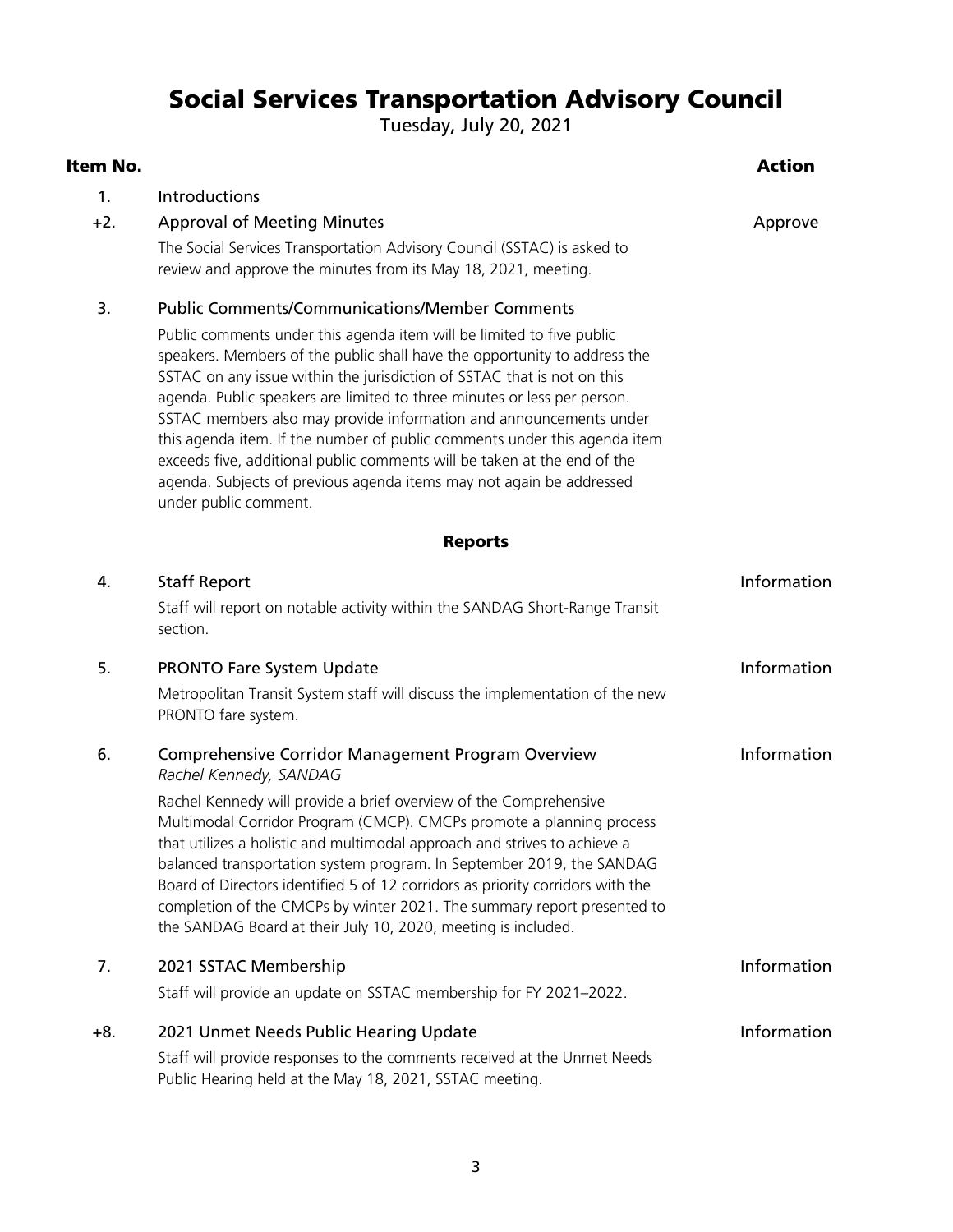| 9.  | <b>Transit Operator Update</b>                                                                                                                                                                                                         | Information |
|-----|----------------------------------------------------------------------------------------------------------------------------------------------------------------------------------------------------------------------------------------|-------------|
|     | Representatives from the Metropolitan Transit System and North County<br>Transit District will provide an update on proposed service changes and any<br>notable activity.                                                              |             |
| 10. | <b>Facilitating Access to Coordinated Transportation Update</b>                                                                                                                                                                        | Information |
|     | A verbal report on the most recent developments of the Facilitating Access<br>to Coordinated Transportation Update and the Council on Access and<br>Mobility will be provided.                                                         |             |
| 11. | <b>Continued Public Comments</b>                                                                                                                                                                                                       |             |
|     | If the five-speaker limit for public comments was exceeded at the beginning<br>of this agenda, other public comments will be taken at this time. Subjects of<br>previous agenda items may not again be addressed under public comment. |             |
| 12. | <b>Upcoming Meetings</b>                                                                                                                                                                                                               | Information |
|     | The next SSTAC meeting is scheduled for Tuesday, September 21, 2021, at<br>10 a.m.                                                                                                                                                     |             |

13. Adjournment

+ next to an item indicates an attachment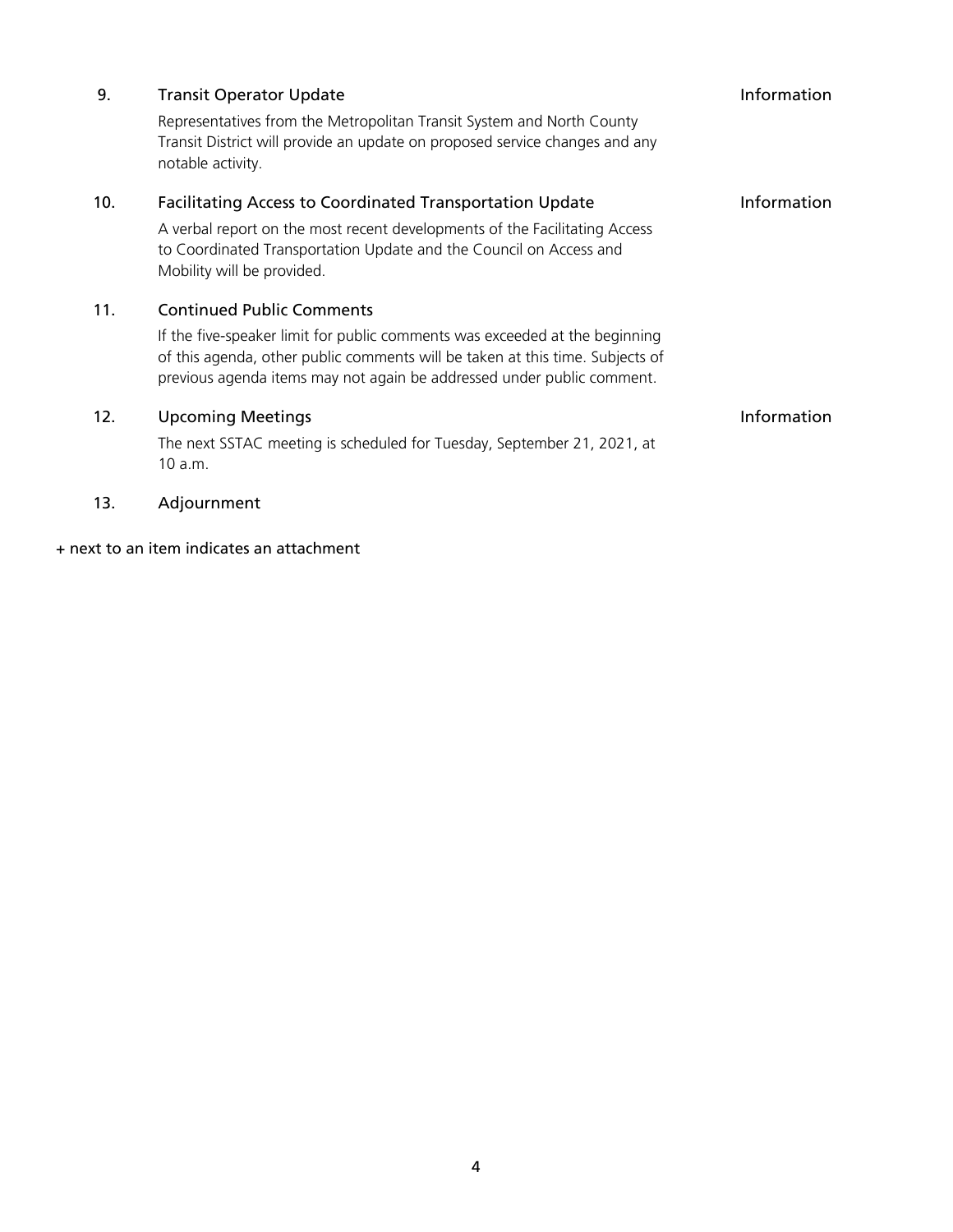## **SANDAG**

#### **Social Services Transportation Advisory Council**



July 20, 2021 Action: **Approve**

## **May 18, 2021, Meeting Minutes**

Chair Meagan Schmidt (Facilitating Access to Coordinated Transportation [FACT] – Seat B) called the meeting of the Social Services Transportation Advisory Council (SSTAC) to order at 10:02 a.m. Due to the COVID-19 pandemic, the meeting was held in a virtual environment via Zoom.

#### 1. Introductions

The attendance sheet for this meeting is included.

### 2. Approval of Meeting Minutes (Approve)

Action: Upon a motion by Ted Kagan (At-Large Alternate – Seat C), and a second by Wayne Landon (At-Large Alternate – Seat A), the SSTAC approved the minutes from the January 19, 2021, and March 11, 2021, meetings.

Yes: Chair Meagan Schmidt (FACT), Vice Chair Jay Washburn (Metropolitan Transit System [MTS] Paratransit), Lorry Seagrim (At-Large Voting Member – Seat A), Rebecca Steiner (At-Large Alternate – Seat B), Nansi Kiwanuka (ElderHelp), Arun Prem (FACT), Todd Shaw (Home of Guiding Hands), Vassilena Lerinska (MTS Fixed Route), Robert Gebo (North County Transit District [NCTD] Paratransit), Marissa Lucero (San Diego Center for the Blind), Ilse Carey (Special Interest Member – Seat A), Helen Elias (Special Interest Alternate – Seat A), and Mahvash Alami (Survivors of Torture).

No: None.

Abstain: Lorry Seagrim (At-Large Voting Member – Seat A).

Absent: Special Interest Member – Seat B, At-Large Voting Member – Seat B, At-Large Voting Member – Seat C, The Arc of San Diego, and NCTD Fixed Route.

#### 3. Public Comments/Communications/Member Comments

Sharon Beckas, member of the public, noted that the chat functions were not working properly. No member comments were made.

#### Reports

### 4. Staff Report

Associate Regional Planner Lisa Madsen gave a report on notable activity within the SANDAG Short-Range Transit section.

SANDAG will be holding a joint working group meeting on San Diego Forward: The Draft 2021 Regional Plan (Draft 2021 Regional Plan). The SSTAC is invited to join several other SANDAG working groups for a virtual meeting at 10 a.m. on Thursday, June 16, 2021. An agenda that will include information about how the working group members can participate in the webinar meeting is being finalized. SANDAG asks that you hold the date on your calendar to participate in this important discussion.

The joint meeting will be open to the public and translation will be provided. The meeting will include an overview of the Draft 2021 Regional Plan and upcoming opportunities for public engagement.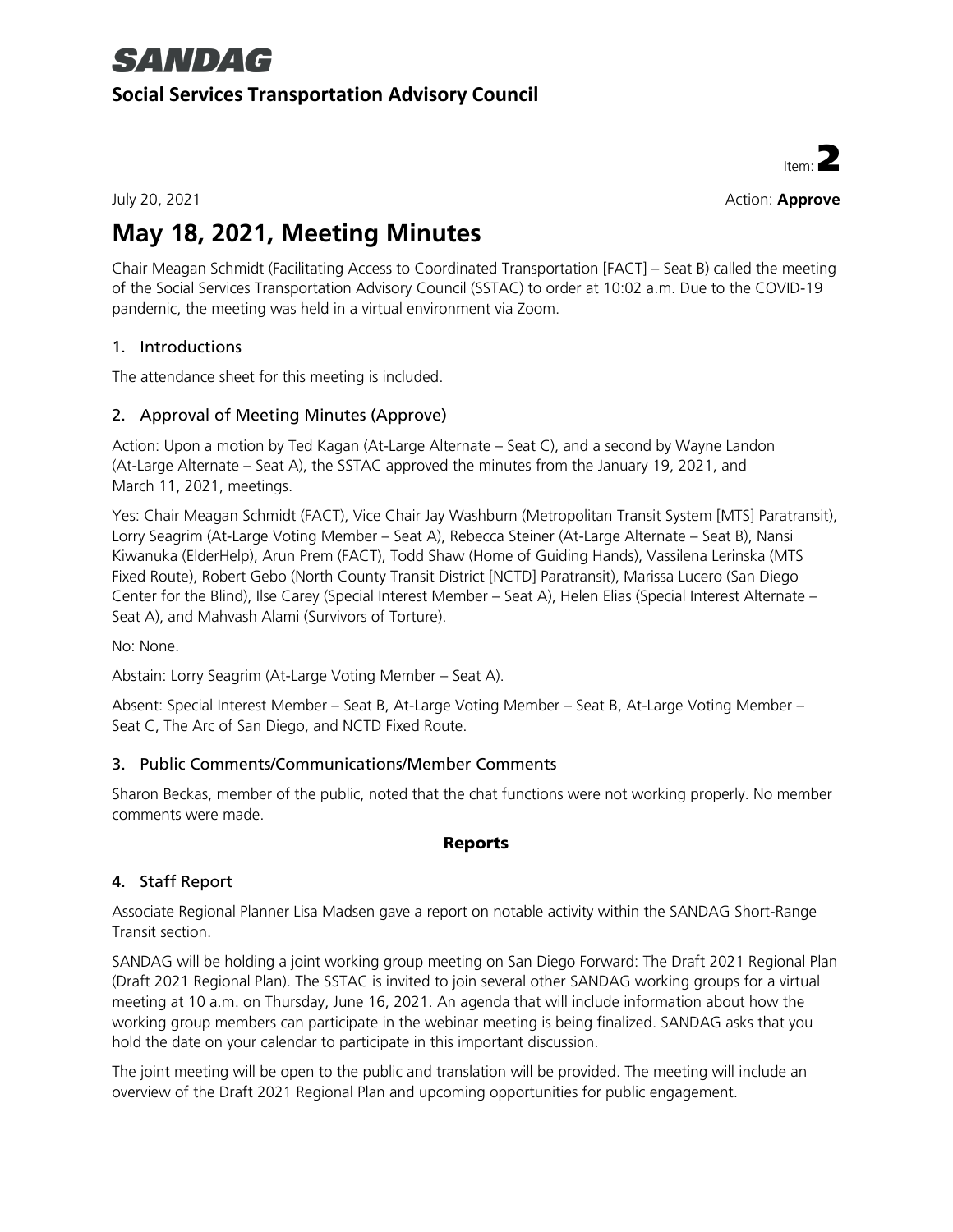Staff at SANDAG have begun having discussions about reopening the office later this year. As of right now, SANDAG staff will likely begin returning to the office on July 15, 2021, for a few days per week, and will likely return to the office full-time after Labor Day. There are still no instructions on in-person meetings. SSTAC will continue to be held virtually until we have further instruction.

#### 5. SSTAC Membership (Information)

An overview of SSTAC membership rotation and opportunities to serve on the SSTAC was presented. There are six positions on the SSTAC that are expiring this year: one at-large voting member; one special interest alternate of potential transit riders who are disabled; two at-large alternates representing the interests of seniors, persons with limited means, or disabled transportation users who are familiar with the ADA and Title 24 regulations; one social service provider for seniors including one representative of a social service transportation provider, if one exists; and one representative of local social service providers for individuals with disabilities.

Per the SSTAC Charter:

*SSTAC members shall be chosen by a selection panel and shall serve a three-year term beginning and ending in the month of July. At the end of their term, members may apply for another three-year term. Three-year terms are staggered among the selected members such that annually, 4 the terms of approximately one-third of the members expire. The membership application and selection process, therefore, occurs annually.* 

*A selection panel shall consist of SANDAG staff and no more than three current members of the SSTAC whose membership position is not open for applications. The selection panel shall select members from a broad*  representation of social service agencies, transportation providers, and others representing the elderly, the disabled, *and persons of limited means; and strive to attain geographic and minority representation among members.*

SSTAC is looking to fill the positions that will be open in July. Lisa Madsen will email everyone on the contact list copies of the applications. The application period will be open June 1, 2021–June 30, 2021. Chair Schmidt, Vice Chair Washburn, and At-Large Alternate Wayne Landon volunteered to serve on the selection panel.

#### 6. Transit Operator Update (Information)

Vice Chair Washburn gave an update on masks and face coverings. MTS falls under TSA regulations and will continue to enforce masks until September 13, 2021. MTS will be preparing a campaign to inform transit riders. The transit agency will also be returning to in-person assessments and shared rides on access buses with the intention to soon return to pre-pandemic service levels. MTS also continues to work on the new fare system, known as PRONTO.

Robert Gebo gave an update that on June 7, 2021, NCTD will be returning to pre-pandemic levels of service for their eligibility offices. Ridership is coming back very strong but is not yet at pre-pandemic levels. NCTD will also be enforcing mask and face covering regulations until September 13, 2021, following TSA regulations. NCTD has all-new vehicles for their paratransit services. All staff returned to the office on May 1, 2021.

#### 7. Facilitating Access to Coordinated Transportation Update (Information)

Chair Schmidt gave an update on the Subcommittee meeting. The Subcommittee has been working on the Code of Conduct for the specialized grantees and transit agencies. A draft was sent out for the committee to review, but they are still working out some of the details. FACT's demand for trips has continued to be above what they are funded to provide, and they recently started limiting their trips to 100 per day. FACT is having to refer people to other specialized grantees as well as MTS and NCTD. The FACT Board of Directors retreat teleconference will be held Thursday, May 27, 2021, at 9 a.m. The next CAM meeting will be on June 8, 2021. Please contact Chair Schmidt if you would like to attend any of these meetings.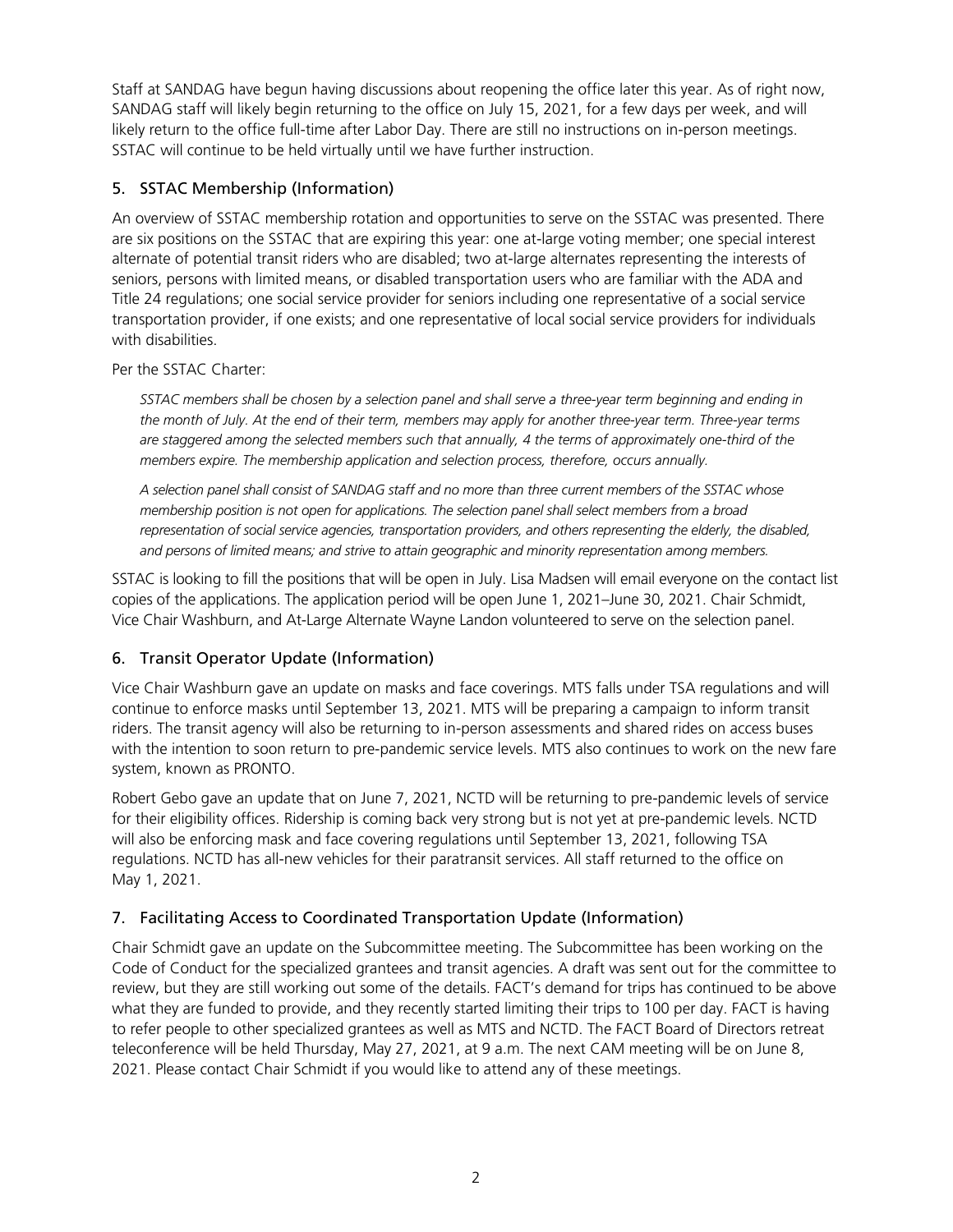#### 8. Public Hearing (Information)

In accordance with Public Utilities Code 99238, one of the responsibilities of the SSTAC is to annually participate in the identification of transit needs in the jurisdiction, including unmet transit needs that may exist within the jurisdiction of the council and that may be reasonable to meet by establishing or contracting for new public transportation or specialized transportation services or by expanding existing services. Additionally, per Public Utilities Code 99238.5, SANDAG shall ensure the establishment and implementation of a citizen participation process, utilizing the SSTAC as a mechanism to solicit the input of transit dependent and transit disadvantaged persons, including the elderly, disabled, and persons of limited means. The process shall include provisions for at least one public hearing in the jurisdiction represented by the SSTAC.

To date, no comments were sent via email or telephone to be read aloud at the meeting.

Public comments were made during the meeting and noted. The comments and responses are included in Item 8 of the July 20, 2021, SSTAC meeting agenda.

#### 9. Adjournment

The next SSTAC meeting is scheduled for Tuesday, July 20, 2021, at 10 a.m.

Chair Schmidt adjourned the meeting at 10:54 a.m.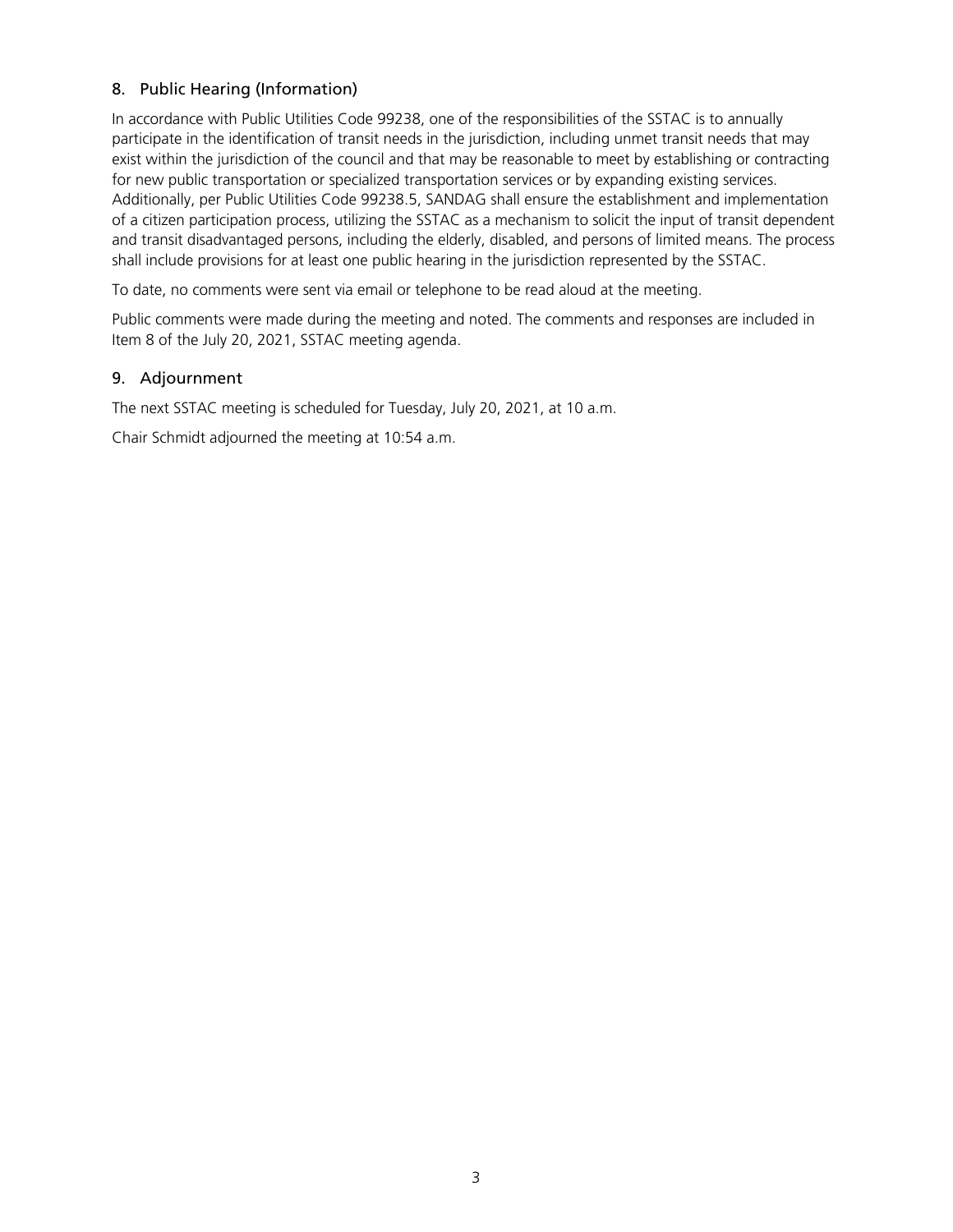### **Confirmed Attendance at SANDAG SSTAC Meeting**

#### May 18, 2021

| <b>Jurisdiction</b>                                       | <b>Name</b>                    | <b>Attended</b> | <b>Comments</b> |  |  |
|-----------------------------------------------------------|--------------------------------|-----------------|-----------------|--|--|
|                                                           | <b>Individual Members</b>      |                 |                 |  |  |
| Special Interest Voting Member (Seat A)                   | Ilse Carey                     | Yes             |                 |  |  |
|                                                           | Helen Elias, Alternate         | Yes             |                 |  |  |
| Special Interest Voting Member (Seat B)                   | Kent Rodricks                  | <b>No</b>       |                 |  |  |
|                                                           | Clytie Kohler, Alternate       | Yes             |                 |  |  |
| At-Large Voting Member (Seat A)                           | Lorry Seagrim                  | Yes             |                 |  |  |
| At-Large Voting Member (Seat B)                           | Sharlene Ornelas               | <b>No</b>       |                 |  |  |
| At-Large Voting Member (Seat C)                           | <b>Catherine Manis</b>         | Yes             |                 |  |  |
|                                                           | Wayne Landon                   | Yes             |                 |  |  |
| At-Large Voting Members<br>(Seats A through C) Alternates | Rebecca Steiner                | Yes             |                 |  |  |
|                                                           | Ted Kagan                      | Yes             |                 |  |  |
|                                                           | <b>Rotating Agency Members</b> |                 |                 |  |  |
| Survivors of Torture, International                       | Winona Garcia                  | <b>No</b>       |                 |  |  |
|                                                           | Mahyash Alami                  | Yes             |                 |  |  |
| San Diego Center for the Blind                            | Marissa Lucero                 | Yes             |                 |  |  |
|                                                           | Elsa Caballero, Alternate      | <b>No</b>       |                 |  |  |
| Home of Guiding Hands                                     | Todd Shaw                      | Yes             |                 |  |  |
|                                                           | Edward Hershey, Alternate      | Yes             |                 |  |  |
|                                                           | Anthony DeSalis                | <b>No</b>       |                 |  |  |
| The Arc of San Diego                                      | Melanie McCoy, Alternate       | No.             |                 |  |  |
|                                                           | Claudia Gavin                  | <b>No</b>       |                 |  |  |
| ElderHelp                                                 | Nansi Kiwanuka, Alternate      | Yes             |                 |  |  |
|                                                           | <b>Standing Agency Members</b> |                 |                 |  |  |
| FACT (Seat A)                                             | Arun Prem                      | Yes             |                 |  |  |
| FACT (Seat B)                                             | Chair Meagan Schmidt           | Yes             |                 |  |  |
| MTS Fixed Route                                           | Vassilena Lerinska             | Yes             |                 |  |  |
| MTS Paratransit                                           | Vice Chair Jay Washburn        | Yes             |                 |  |  |
| <b>NCTD Fixed Route</b>                                   | Charles Main                   | No              |                 |  |  |
| <b>NCTD Paratransit</b>                                   | Robert Gebo                    | Yes             |                 |  |  |
| <b>Other Attendees</b>                                    |                                |                 |                 |  |  |
| Adrianna Yemhatpe                                         |                                |                 |                 |  |  |

Budd Anderson

Carla Perez

David Jackson

Ethel Miranda

Lidia Perez (Captioner)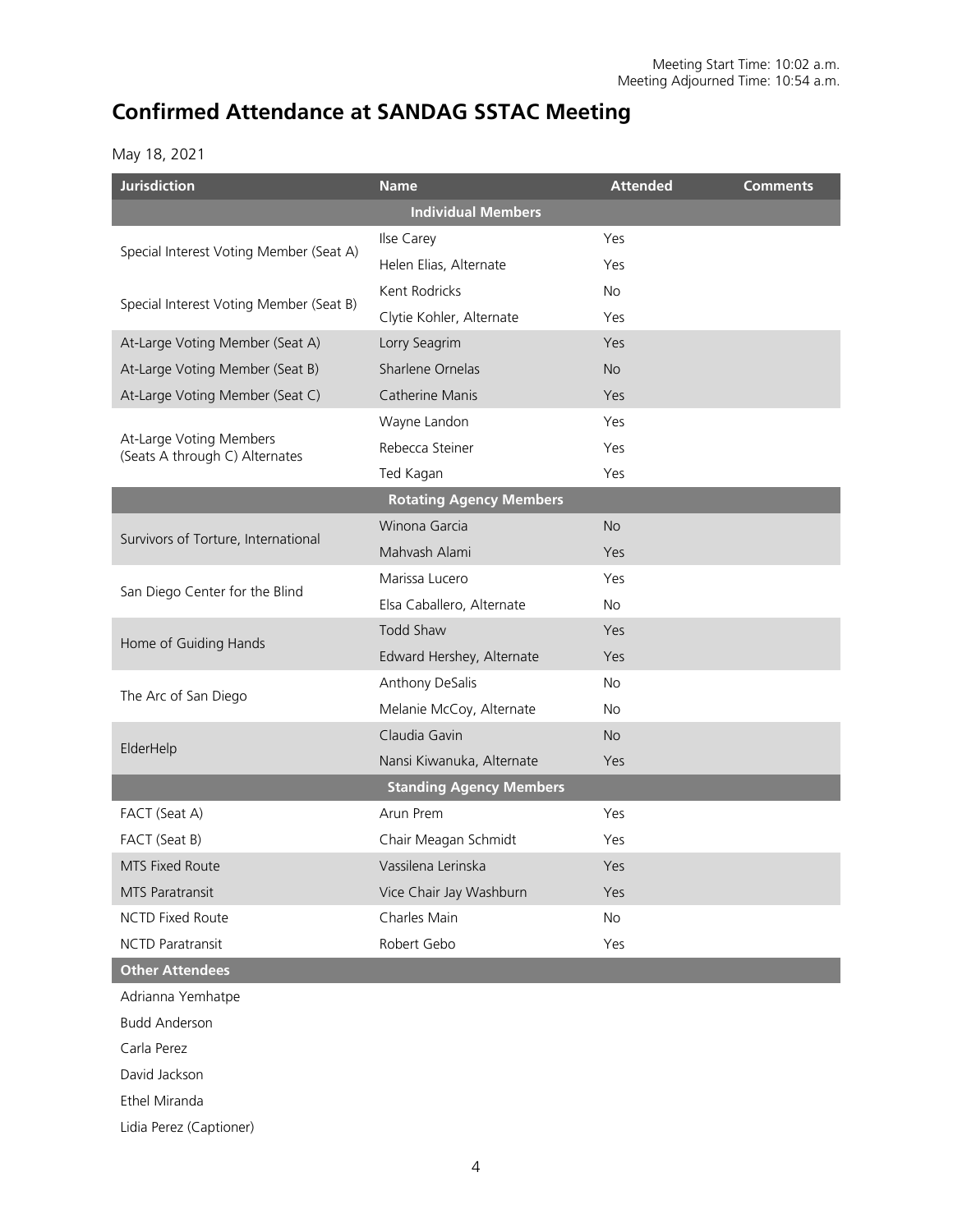Liz Santucci Marcy Roke Nick Duron Noela Rios Priscila Hazrun (Interpreter) Reina Equihua Rob Anderson Sharon Beckas Sophia Hernandez (Captioner) **SANDAG Staff** Arthur Tovar

Ashley Wiley

Brian Lane

Kendall Reynolds

Laura Valdes

Lisa Madsen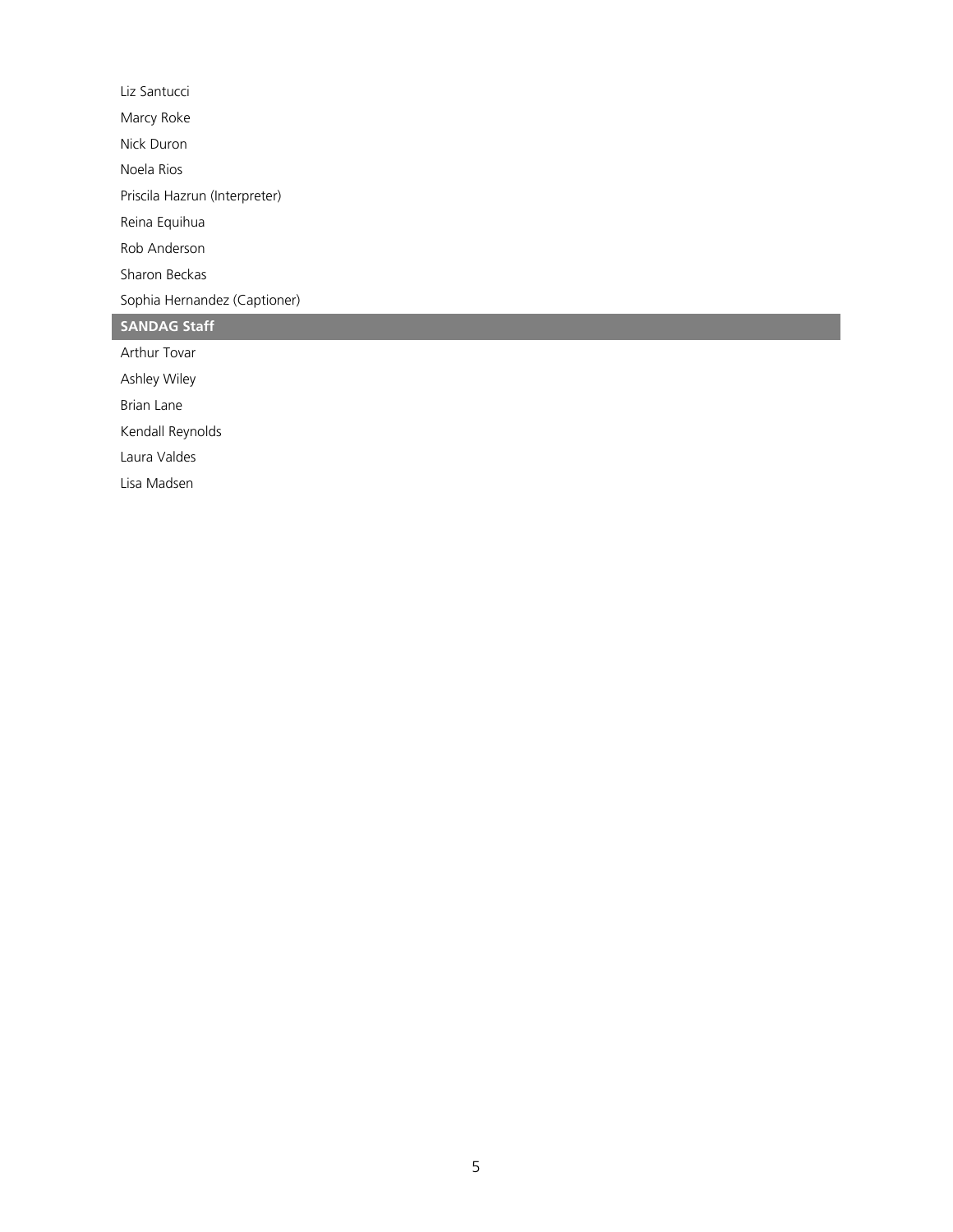## **SANDAG Social Services Transportation Advisory Council**



#### July 20, 2021 **Action: Information**

## **2021 Unmet Needs Public Hearing Update**

#### **Introduction**

A summary of the comments received at the 2021 Unmet Needs Public Hearing and the responses to those comments are outlined in the table below.

|                | 2021 SSTAC Unmet Needs Public Hearing Comments and Responses   |                               |                                                                                                                                                                                                                                                                                                                                       |                                                                                                                                                                                                                                                                                                                                                                                                                                                                                                                                                                                                                                             |  |
|----------------|----------------------------------------------------------------|-------------------------------|---------------------------------------------------------------------------------------------------------------------------------------------------------------------------------------------------------------------------------------------------------------------------------------------------------------------------------------|---------------------------------------------------------------------------------------------------------------------------------------------------------------------------------------------------------------------------------------------------------------------------------------------------------------------------------------------------------------------------------------------------------------------------------------------------------------------------------------------------------------------------------------------------------------------------------------------------------------------------------------------|--|
| No.            | <b>Date</b>                                                    | Form                          | Name/<br><b>Agency</b>                                                                                                                                                                                                                                                                                                                | <b>Comments and Responses</b>                                                                                                                                                                                                                                                                                                                                                                                                                                                                                                                                                                                                               |  |
| 1              | Public<br>Mahvash<br>5/18/21<br>Alami /<br>Hearing<br>Torture, | Survivors of<br>International | <b>Comment:</b><br>Asylum seekers are barred from have any income generating activities,<br>despite them having presented to our Governments. Many of them are<br>public transit dependent to get to their essential appointments. Will there<br>be funding available for asylum seekers to be able to ride public<br>transportation? |                                                                                                                                                                                                                                                                                                                                                                                                                                                                                                                                                                                                                                             |  |
|                |                                                                |                               |                                                                                                                                                                                                                                                                                                                                       | <b>Response from SANDAG:</b><br>SANDAG has included refugee and asylum seeker's transportation needs<br>in chapter 4 of the Coordinated Plan. This identification of the needs is a<br>start to help win grants awarded to the region, but the gap between the<br>needs of this community and what is available (Chapter 3) has not been<br>recognized in the Coordinated Plan. This will be noted and added into<br>the next iteration of the Coordinated Plan, specifically into Chapters 3, 5,<br>and $6.$                                                                                                                               |  |
| $\overline{2}$ | 5/18/21                                                        | Public<br>Hearing             | Sharon<br>Beckas /<br>Attendee                                                                                                                                                                                                                                                                                                        | <b>Comment:</b><br>There are new schedule changes coming up and transit riders need paper<br>schedules. Not everyone has access to wi-fi, phone, or internet once they<br>leave their house and need a way to know when their transit rides will be<br>coming. North County (NCTD) has stopped mailing the travel guide/bus<br>schedule quide. North County buses run about every thirty minutes and<br>currently that is the only option to get the schedule. When will paper<br>schedules be returning to the busses or getting mailed out again? Do the<br>paper schedules not being available have something to do with<br>regulations? |  |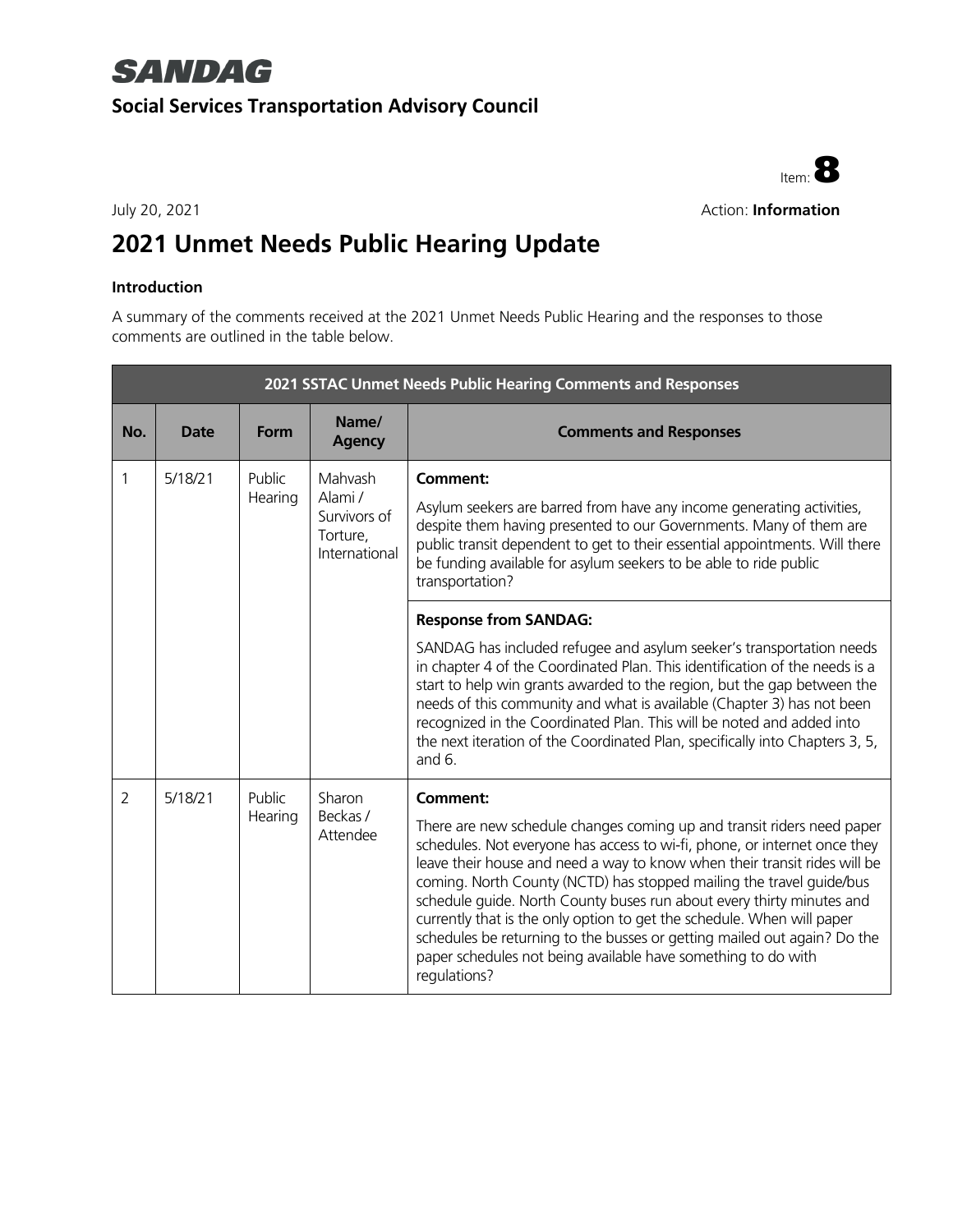|     | 2021 SSTAC Unmet Needs Public Hearing Comments and Responses |             |                                         |                                                                                                                                                                                                                                                                                                                                                                                                                                                                                                                                                                                                                                                                                                                                                                                                                                                                                                                                                                                                                                                                                                                                                                                                                                                                                                                                                                                                                                                                                                                                                                                                                                                                                                                                                                                                                                                                                                                                                             |  |
|-----|--------------------------------------------------------------|-------------|-----------------------------------------|-------------------------------------------------------------------------------------------------------------------------------------------------------------------------------------------------------------------------------------------------------------------------------------------------------------------------------------------------------------------------------------------------------------------------------------------------------------------------------------------------------------------------------------------------------------------------------------------------------------------------------------------------------------------------------------------------------------------------------------------------------------------------------------------------------------------------------------------------------------------------------------------------------------------------------------------------------------------------------------------------------------------------------------------------------------------------------------------------------------------------------------------------------------------------------------------------------------------------------------------------------------------------------------------------------------------------------------------------------------------------------------------------------------------------------------------------------------------------------------------------------------------------------------------------------------------------------------------------------------------------------------------------------------------------------------------------------------------------------------------------------------------------------------------------------------------------------------------------------------------------------------------------------------------------------------------------------------|--|
| No. | <b>Date</b>                                                  | <b>Form</b> | Name/<br><b>Agency</b>                  | <b>Comments and Responses</b>                                                                                                                                                                                                                                                                                                                                                                                                                                                                                                                                                                                                                                                                                                                                                                                                                                                                                                                                                                                                                                                                                                                                                                                                                                                                                                                                                                                                                                                                                                                                                                                                                                                                                                                                                                                                                                                                                                                               |  |
|     |                                                              |             |                                         | <b>Response from NCTD:</b>                                                                                                                                                                                                                                                                                                                                                                                                                                                                                                                                                                                                                                                                                                                                                                                                                                                                                                                                                                                                                                                                                                                                                                                                                                                                                                                                                                                                                                                                                                                                                                                                                                                                                                                                                                                                                                                                                                                                  |  |
|     |                                                              |             |                                         | NCTD provides service updates through three methods of<br>communication:                                                                                                                                                                                                                                                                                                                                                                                                                                                                                                                                                                                                                                                                                                                                                                                                                                                                                                                                                                                                                                                                                                                                                                                                                                                                                                                                                                                                                                                                                                                                                                                                                                                                                                                                                                                                                                                                                    |  |
|     |                                                              |             |                                         | 1. The GONCTD website has all schedule and change information<br>available for viewing.                                                                                                                                                                                                                                                                                                                                                                                                                                                                                                                                                                                                                                                                                                                                                                                                                                                                                                                                                                                                                                                                                                                                                                                                                                                                                                                                                                                                                                                                                                                                                                                                                                                                                                                                                                                                                                                                     |  |
|     |                                                              |             |                                         | 2. All BREEZE buses have scheduled booklets with current schedule<br>information.                                                                                                                                                                                                                                                                                                                                                                                                                                                                                                                                                                                                                                                                                                                                                                                                                                                                                                                                                                                                                                                                                                                                                                                                                                                                                                                                                                                                                                                                                                                                                                                                                                                                                                                                                                                                                                                                           |  |
|     |                                                              |             |                                         | 3. Three NCTD Customer Service offices have booklets and can provide<br>any schedule information needed.                                                                                                                                                                                                                                                                                                                                                                                                                                                                                                                                                                                                                                                                                                                                                                                                                                                                                                                                                                                                                                                                                                                                                                                                                                                                                                                                                                                                                                                                                                                                                                                                                                                                                                                                                                                                                                                    |  |
| 3   | 5/18/21                                                      | Public      | <b>Budd</b>                             | Comment:                                                                                                                                                                                                                                                                                                                                                                                                                                                                                                                                                                                                                                                                                                                                                                                                                                                                                                                                                                                                                                                                                                                                                                                                                                                                                                                                                                                                                                                                                                                                                                                                                                                                                                                                                                                                                                                                                                                                                    |  |
|     |                                                              | Hearing     | Anderson /<br>Attendee /<br><b>FACT</b> | FACT would like to highlight the need for funding to support specialized<br>transportation services to meet the demand of a growing senior<br>population. Limited operating funds, stagnant funding growth,<br>increasing per trip costs, and a growing need for senior mobility has<br>constrained FACT's ability to meet the specialized transportation needs<br>not met by other agencies. FACT is currently limiting ridership to 100<br>one-way trips per day resulting in approximately 1,200 trip requests<br>being denied each month. Primarily these requests are for medical<br>purposes. Due to the daily limit, riders are making reservations early,<br>leading to a daily cap being reached five days in advance. This hurts the<br>quality and reliability of service making it difficult for clients to rely on<br>RideFACT to meet their needs. Social equity is a major part of SANDAG's<br>2021 Regional Plan. FACT is dedicated to improving equity and access in<br>San Diego County's transportation system. The service infrastructure is in<br>place to meet the needs of transit disadvantaged persons, but the<br>funding is not available to sustain and grow services. This is a quote from<br>one of our riders regarding their recent experience with some of the<br>budget cuts, "Why are they cutting essential transportation for us elderly<br>disabled people? I worked for 40 years and paid my share of taxes, so it is<br>very upsetting to be treated so poorly in my golden years. It has been<br>hard enough being isolated for a year because of the Coronavirus, no<br>social interaction with anybody since I live alone. My once a week ride at<br>least I was able to eat, see the doctor, and have the ability to talk to<br>somebody." These are just some of our thoughts that been expressed by<br>some of our riders and our opinion on the budget situation for<br>specialized transportation programs. |  |
|     |                                                              |             |                                         | <b>Response from SANDAG:</b>                                                                                                                                                                                                                                                                                                                                                                                                                                                                                                                                                                                                                                                                                                                                                                                                                                                                                                                                                                                                                                                                                                                                                                                                                                                                                                                                                                                                                                                                                                                                                                                                                                                                                                                                                                                                                                                                                                                                |  |
|     |                                                              |             |                                         | SANDAG's Board of Directors recently approved providing increased<br>funding to FACT to support increased rides for the senior population. The<br>Draft 2021 Regional Plan includes increased funding for transportation<br>for seniors, individuals with disabilities, and low-income residents.                                                                                                                                                                                                                                                                                                                                                                                                                                                                                                                                                                                                                                                                                                                                                                                                                                                                                                                                                                                                                                                                                                                                                                                                                                                                                                                                                                                                                                                                                                                                                                                                                                                           |  |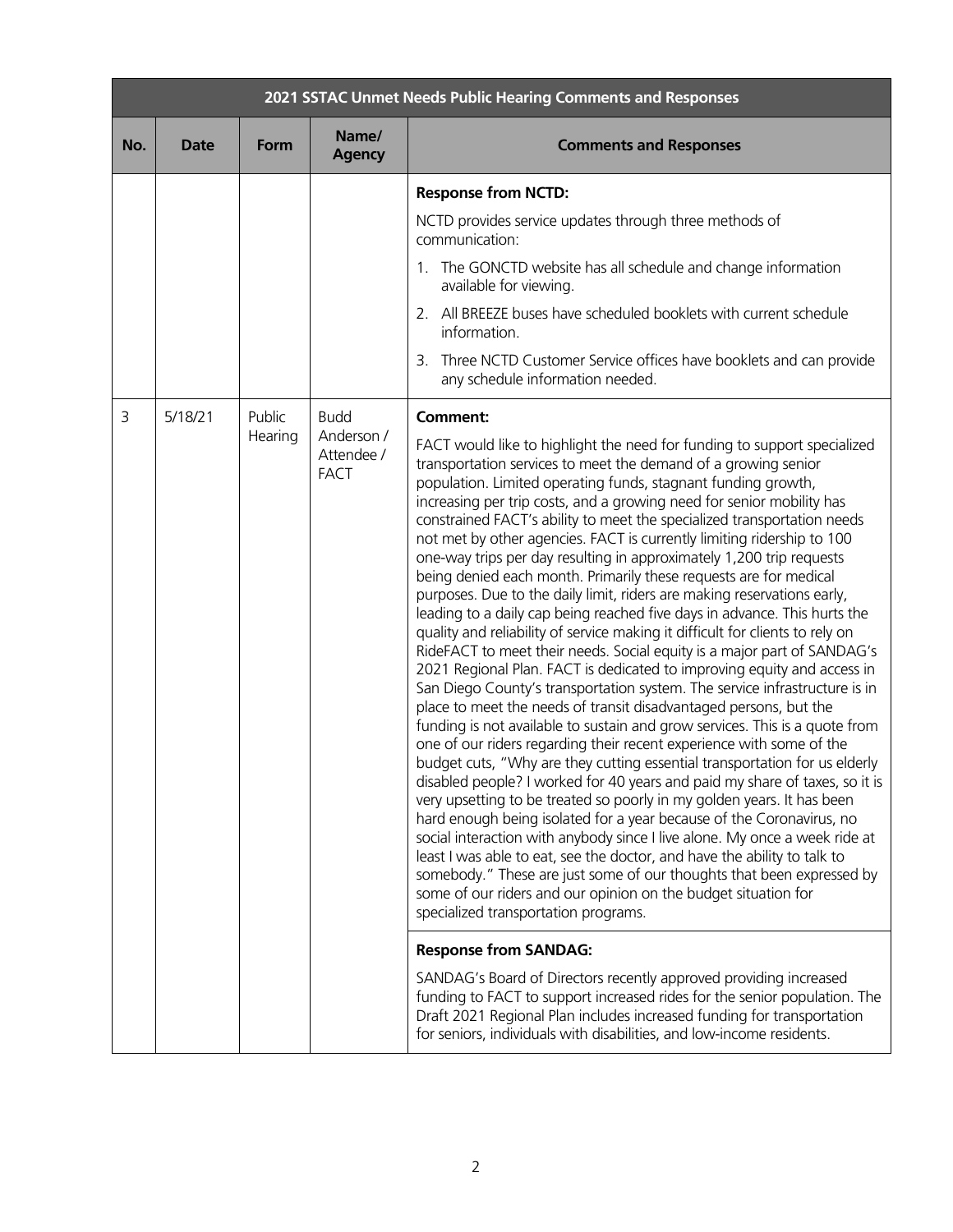|     | 2021 SSTAC Unmet Needs Public Hearing Comments and Responses |                   |                                                                           |                                                                                                                                                                                                                                                                                                                                                                                                                                                                                                                                                                                                                                                                                                                                                                                                                                                                                                                                                                                                                                                                                                                                                                                                                                            |  |  |
|-----|--------------------------------------------------------------|-------------------|---------------------------------------------------------------------------|--------------------------------------------------------------------------------------------------------------------------------------------------------------------------------------------------------------------------------------------------------------------------------------------------------------------------------------------------------------------------------------------------------------------------------------------------------------------------------------------------------------------------------------------------------------------------------------------------------------------------------------------------------------------------------------------------------------------------------------------------------------------------------------------------------------------------------------------------------------------------------------------------------------------------------------------------------------------------------------------------------------------------------------------------------------------------------------------------------------------------------------------------------------------------------------------------------------------------------------------|--|--|
| No. | <b>Date</b>                                                  | Form              | Name/<br><b>Agency</b>                                                    | <b>Comments and Responses</b>                                                                                                                                                                                                                                                                                                                                                                                                                                                                                                                                                                                                                                                                                                                                                                                                                                                                                                                                                                                                                                                                                                                                                                                                              |  |  |
| 4   | 5/18/21                                                      | Public<br>Hearing | Clytie<br>Kohler /<br>Special<br>Interest<br>Voting<br>Member<br>(Seat B) | <b>Comment:</b><br>If North County is considering any additional services, there is a strong<br>need for a bus line or any transportation options between Woodland<br>Parkway and Twin Oaks on Rancheros Drive. There is a DMV and the<br>Department of Rehabilitation in this corridor; these locations are both<br>needed services for folks who can't get around on their own.                                                                                                                                                                                                                                                                                                                                                                                                                                                                                                                                                                                                                                                                                                                                                                                                                                                          |  |  |
|     |                                                              |                   |                                                                           | <b>Response from NCTD:</b>                                                                                                                                                                                                                                                                                                                                                                                                                                                                                                                                                                                                                                                                                                                                                                                                                                                                                                                                                                                                                                                                                                                                                                                                                 |  |  |
|     |                                                              |                   |                                                                           | The NCTD Strategic Multimodal Implementation Plan (SMTIP) identifies<br>Rancheros Drive between Woodland Parkway and Twin Oaks Valley Road<br>within a proposed FLEX zone for the Escondido West - San Marcos area.<br>FLEX is on-demand transit service available within a defined geographic<br>area. The proposed FLEX zone will fill gaps in service that currently exist in<br>areas such as Rancheros Drive in San Marcos.                                                                                                                                                                                                                                                                                                                                                                                                                                                                                                                                                                                                                                                                                                                                                                                                           |  |  |
| 5   | 5/18/21                                                      | Public<br>Hearing | Ethel<br>Miranda /<br>Attendee                                            | <b>Comment:</b><br>Both MTS and NCTD have done many cuts to the transit services which<br>has affected the disabled community, because if the transit agencies cut<br>bus services the paratransit services are also cut down. This leaves<br>disabled passengers stranded and really affects them. People have felt the<br>effects of the service changes during the pandemic, when some of the<br>main services were taken almost completely away. FACT was there to<br>step in and help the community in a huge way. During the pandemic, I<br>received many calls from the Blind community in San Diego as well as<br>North County letting me know how FACT was able to help them out<br>tremendously. They were able to get to appointments and unexpected<br>medical emergencies using FACT's services. People were even able to<br>make it to locations in North County where services had not reached<br>before. Although, now that FACT is stepping back due to the daily ride<br>cap many of these people are feeling the effects once again. I really hope<br>that both MTS and NCTD take the time to get back on their feet and<br>return services that were cut back on, including weekends to meet the<br>passenger's needs. |  |  |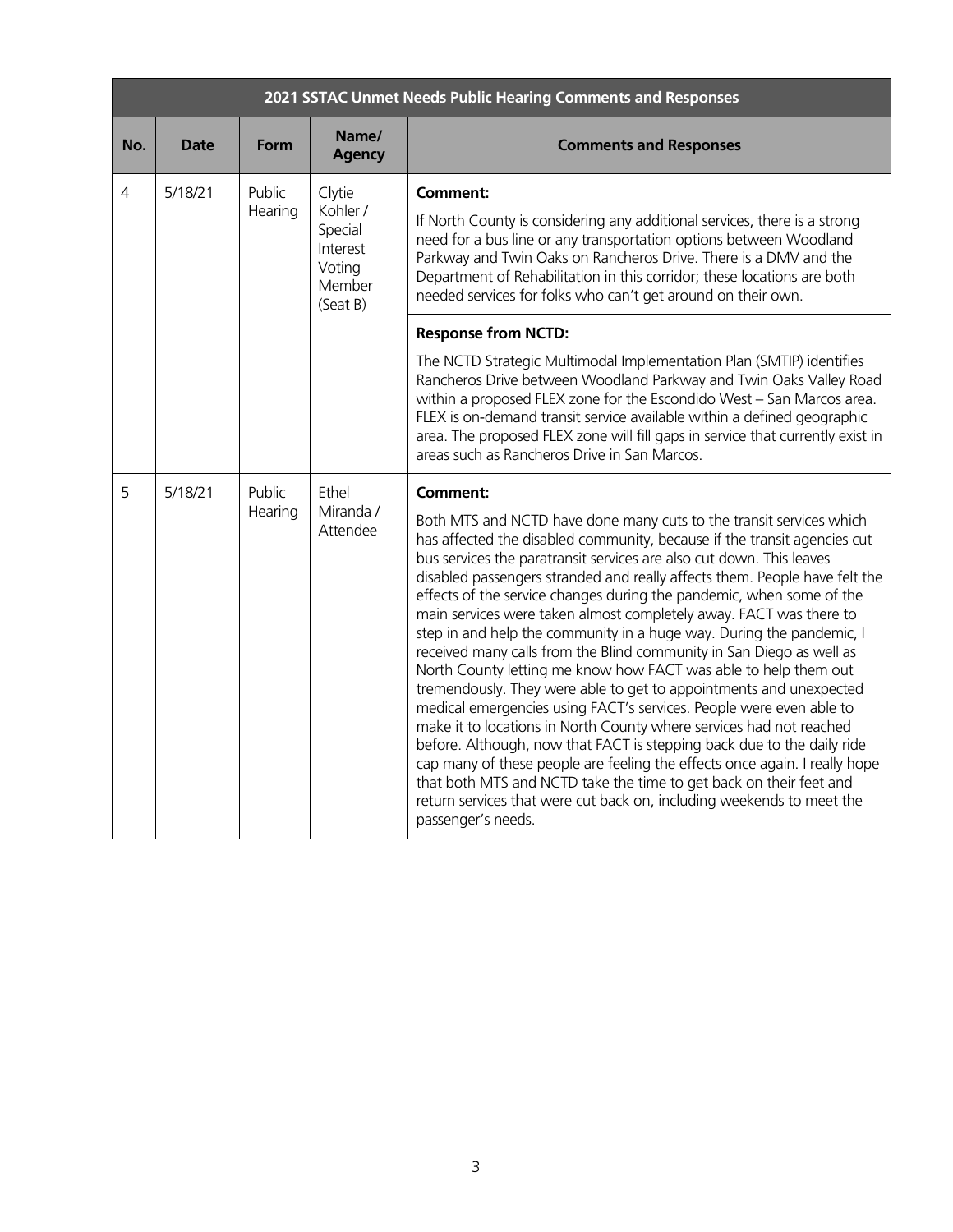|     | 2021 SSTAC Unmet Needs Public Hearing Comments and Responses |             |                                       |                                                                                                                                                                                                                                                                                                                                                                                                                                                                                                                                                                                                                                                                                                                                                                                                                                                                                                     |  |
|-----|--------------------------------------------------------------|-------------|---------------------------------------|-----------------------------------------------------------------------------------------------------------------------------------------------------------------------------------------------------------------------------------------------------------------------------------------------------------------------------------------------------------------------------------------------------------------------------------------------------------------------------------------------------------------------------------------------------------------------------------------------------------------------------------------------------------------------------------------------------------------------------------------------------------------------------------------------------------------------------------------------------------------------------------------------------|--|
| No. | <b>Date</b>                                                  | <b>Form</b> | Name/<br><b>Agency</b>                | <b>Comments and Responses</b>                                                                                                                                                                                                                                                                                                                                                                                                                                                                                                                                                                                                                                                                                                                                                                                                                                                                       |  |
|     |                                                              |             |                                       | <b>Response from MTS and NCTD:</b>                                                                                                                                                                                                                                                                                                                                                                                                                                                                                                                                                                                                                                                                                                                                                                                                                                                                  |  |
|     |                                                              |             |                                       | MTS: services have been returned to pre-COVID levels with a few minor<br>changes.                                                                                                                                                                                                                                                                                                                                                                                                                                                                                                                                                                                                                                                                                                                                                                                                                   |  |
|     |                                                              |             |                                       | NCTD: NCTD apologizes for any inconvenience caused by temporary or<br>permanent service reductions. During the COVID-19 pandemic, NCTD<br>retained all BREEZE bus service except for school-trippers. COASTER<br>weekday service was reduced, and weekend service suspended during<br>the statewide stay-at-home order. No trip modifications were made to<br>SPRINTER or FLEX modes during the pandemic and paratransit service<br>continued to operate. NCTD has since restored all COASTER service and<br>is restoring BREEZE school trippers as students return to in-person<br>learning.                                                                                                                                                                                                                                                                                                       |  |
|     |                                                              |             |                                       | NCTD has not made a permanent major service reduction since October<br>2017. The routes that were reduced or eliminated in 2017 were<br>identified as the least productive in the NCTD network. A BREEZE Speed<br>and Reliability Study will commence in late Summer 2021 to identify<br>improvements to ten (10) high-priority BREEZE routes and their<br>associated corridors. NCTD is proposing to increase the number of<br>weekday and weekend COASTER trips in October 2021 to improve<br>regional connectivity. By 2027, SPRINTER is proposed to increase<br>frequencies from every thirty (30) minutes to every fifteen (15) minutes.<br>The NCTD Strategic Multimodal Implementation Plan (SMTIP) proposes<br>FLEX and microtransit zones to bridge existing gaps in service. NCTD is<br>also working with SANDAG to improve first-last mile connections<br>through micromobility options. |  |
| 6   | 5/18/21                                                      | Public      | Arun Prem /                           | <b>Comment:</b>                                                                                                                                                                                                                                                                                                                                                                                                                                                                                                                                                                                                                                                                                                                                                                                                                                                                                     |  |
|     |                                                              | Hearing     | Member /<br><b>FACT</b>               | In the most recent Cycle 11 Grant process there were many cities such as<br>La Mesa, Oceanside, Vista, and others that requested funding for seniors<br>and specialized funding that were unsuccessful. It is very concerning and<br>disappointing that we do not have more comments for the specialized<br>transportation funding based on the applications and the denials. We<br>know that the need for these services are out there and I would like to<br>encourage SANDAG to input into the process. These needs have been<br>quantified in the applications that have been submitted to SANDAG and I<br>hope there is a way to reach out or somehow include those needs into<br>the process.                                                                                                                                                                                                 |  |
|     |                                                              |             |                                       | <b>Response from SANDAG:</b>                                                                                                                                                                                                                                                                                                                                                                                                                                                                                                                                                                                                                                                                                                                                                                                                                                                                        |  |
|     |                                                              |             |                                       | SANDAG realizes there is a large gap between the funding levels and the<br>transportation needs for many residents. The Draft 2021 Regional Plan<br>includes increased funding for transportation for seniors, individuals with<br>disabilities, and low-income residents.                                                                                                                                                                                                                                                                                                                                                                                                                                                                                                                                                                                                                          |  |
| 7   | 5/20/21                                                      | Email       | Ted Kagan /                           | <b>Comment:</b>                                                                                                                                                                                                                                                                                                                                                                                                                                                                                                                                                                                                                                                                                                                                                                                                                                                                                     |  |
|     |                                                              |             | <b>SSTAC</b><br>At-Large<br>Alternate | How we are going to handle the transfer from Compass to Pronto, and<br>who would I complain to regarding terrible bathroom conditions at the El<br>Cajon and Old Town Trolley stations?                                                                                                                                                                                                                                                                                                                                                                                                                                                                                                                                                                                                                                                                                                             |  |